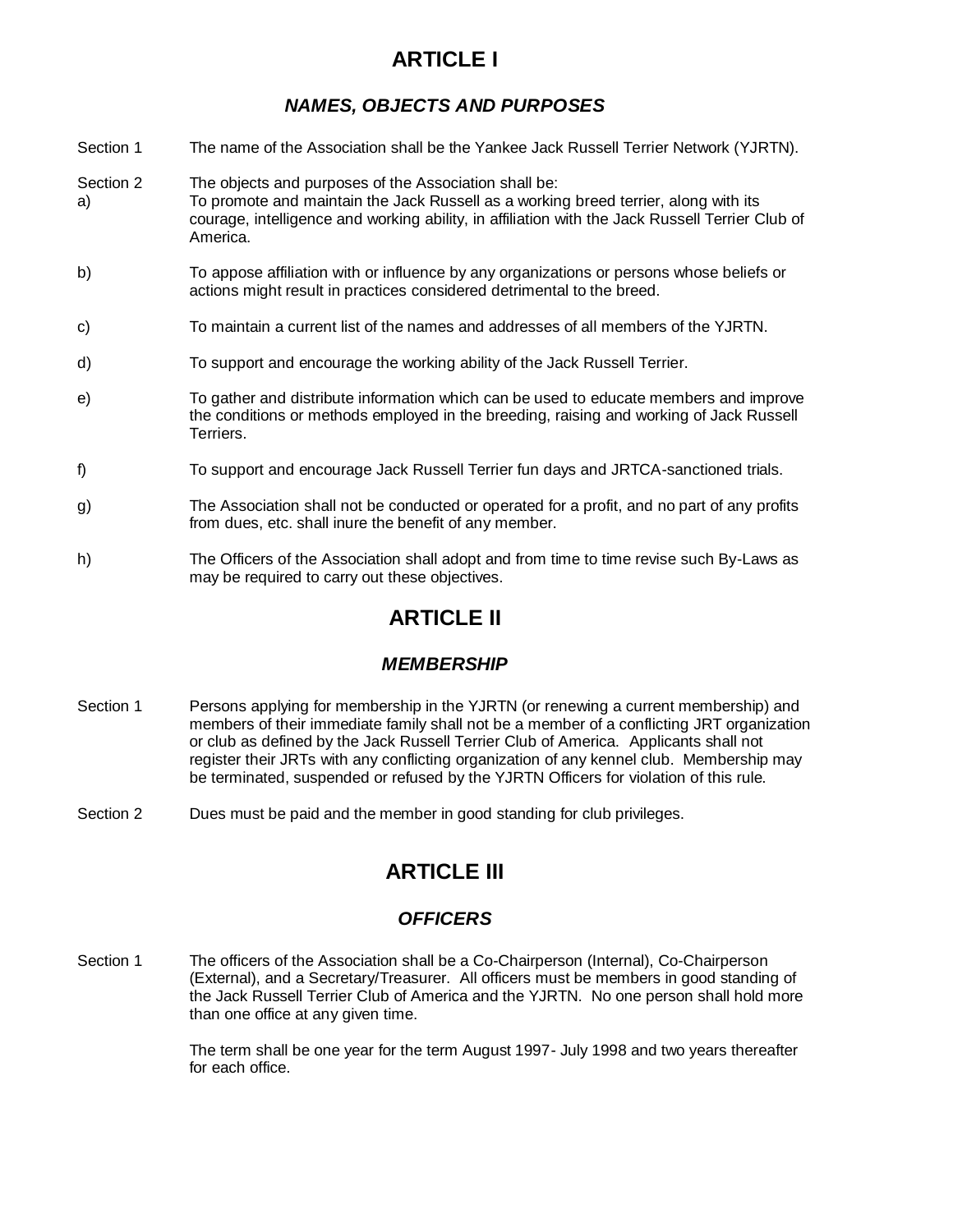Elections shall be held biennially in August. Notification of election shall be published in the YJRTN newsletter and nomination solicited from membership via two newsletters prior to the election. Deadline for nominations shall be May 1. Votes shall be mailed via closed ballot; majority vote of responding members shall decide election results. Ballots are to be sent to the Secretary.

For purpose of conducting Club business, a quorum of Officers is needed. A quorum shall consist of two-thirds (2/3) of seated officers.

- Section 2 The Co-Chairperson (Internal) shall be the chief executive officer of the Association and shall preside at meetings. He or she shall sign all contracts and obligations and perform such other duties as may be assigned to him/her or dictated by the needs of the Club.
- Section 3 The Co-Chairperson (External), in the absence of the Co-Chairperson (Internal), shall perform the duties of the Co-Chairperson (Internal).
- Section 4 The Secretary/Treasurer shall give notice of all meetings of the members and officers. He/she shall be responsible for the publication of the bi-monthly newsletter of the Association and recording of minutes at meetings and keeping records of the Association.

The Secretary/Treasurer shall collect all monies due to the Association, shall have the care and custody of and be responsible for the funds of the Association, which he or she shall deposit in the name of the Association such bank as the officers designate. He or she shall keep proper books of accounts, showing the disposition of all funds that may pass through his or her hands. There shall be two signatories for Club checks, the Treasurer or one other designated Officer. He or she shall make a full report in writing covering the financial condition of the Club yearly in the YJRTN newsletter.

- Section 5 Resignation: Any Officer may resign at any time. Such resignation shall be made in writing and shall take effect at the time specified therein and if no time is specified, at the time of its receipt by the Co-Chairperson (Internal) or Secretary/Treasurer. The acceptance of a resignation shall not be necessary to make it effective. A replacement shall be appointed by a majority vote of Officers.
- Section 6 Removal: Any Officer may be removed for cause by a majority vote of the quorum of Officers. The Officer in question must be advised of possible removal thirty days prior and given opportunity to respond.
- Section 7 Salaries: The Officers of the YJRTN shall perform their duties without salary except as to persons for whom the Officers shall specifically authorize the payment of a salary, or of compensation; the majority of Officers shall agree upon such payment or compensation.
- Section 8 Succession: All newly elected Officers shall take office upon election. Each retiring Officer shall turn over to his or her successor in office, as soon as is practical, but no later than one month after his or her retirement, all properties and records relating to that office.

# **ARTICLE IV**

### *AMENDMENTS*

Section 1 By the Members: These By-Laws may be added to, altered and amended by written petition, submitted to the Secretary/Treasurer, and signed by not less than twenty-five percent (25%) of YJRTN members in good standing. Changes in said petition shall be considered by the Officers and submitted to the YJRTN membership with the Officers' recommendation in the next scheduled newsletter. Petitions determined by the Officers to be detrimental to the breed standard or in support of conflicting organizations, as defined by the Jack Russell Terrier Club of America, will not be considered.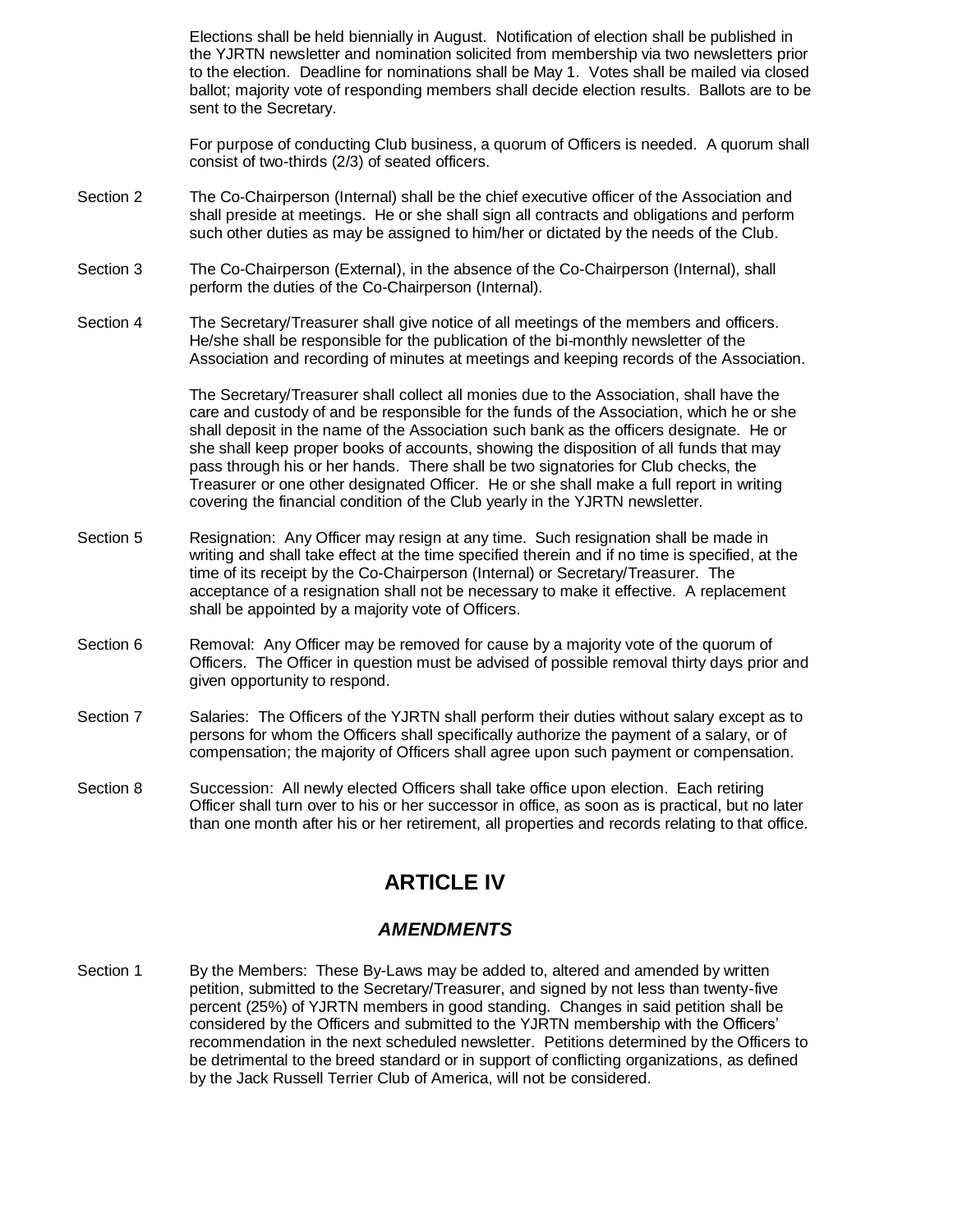Section 2 By the Officers: These By-Laws may be added to, altered or amended by a two-thirds (2/3) quorum of Officers.

### **ARTICLE V**

#### *PROPERTY RIGHTS*

Section 1 Use of the YJRTN Logo: Property rights to any original concepts of the YJRTN logo are to remain the property of the YJRTN, as agreed by contract between the YJRTN and the artist.

## **ARTICLE VI**

#### *DISSOLUTION*

Section 1 The YJRTN may be dissolved at any time by the written consent of not less than twothirds (2/3) of members responding to notice of such. Notice of intent to dissolve shall be published in the next YJRTN newsletter and JRTCA National publication. In the event of dissolution of the YJRTN, property of the YJRTN may be sold at fair market value; notice of sale to be published in the newsletter. After payments of debts of the YJRTN, proceeds and assets shall be donated to the Jack Russell Terrier Club of America.

#### *AMENDMENTS*

| Amendment I<br><b>Officers Section 1</b>     | For the year 2000, Internal Co-Chairperson position shall be a one-year period.<br>Thereafter, the Internal Co-Chairperson's position shall be a two-year period.                                                                                                                                                                                                                                                                                         |
|----------------------------------------------|-----------------------------------------------------------------------------------------------------------------------------------------------------------------------------------------------------------------------------------------------------------------------------------------------------------------------------------------------------------------------------------------------------------------------------------------------------------|
|                                              | The External Co-Chairperson's position shall remain a two-year period of office.                                                                                                                                                                                                                                                                                                                                                                          |
|                                              | The Secretary/Treasurer shall remain a two-year period of office.                                                                                                                                                                                                                                                                                                                                                                                         |
|                                              | This will guarantee that at least one experienced officer is in office at all times.                                                                                                                                                                                                                                                                                                                                                                      |
| Amendment II<br><b>Officers Section 1</b>    | Elections shall be held annually in November. Notification of election shall be<br>published in the YJRTN newsletter and nomination solicited from membership via<br>the September issue of the newsletter prior to the election. Deadline for<br>nominations shall be October 15th. Votes shall be mailed via closed ballot;<br>majority vote of responding members shall decide election results. Ballots are to<br>be sent to the Secretary/Treasurer. |
| Amendment III<br><b>Officers Section 4</b>   | The Secretary/Treasurer shall give notice of all meetings of the members and<br>officers. He/she shall be responsible for the publication of the quarterly newsletter<br>of the Association and recording of minutes at meetings and keeping records of<br>the Association.                                                                                                                                                                               |
| Amendment IV<br><b>Dissolution Section 1</b> | After payment of debts of the YJRTN, proceeds and assets shall be donated to<br>the Jack Russell Terrier Research Foundation and Jack Russell Rescue, Inc., or<br>to any comparable or successor Jack Russell Terrier non-profit organizations, in<br>any proportion as voted by a majority of the then YJRTN officers comprised of a<br>$2/3$ quorum.                                                                                                    |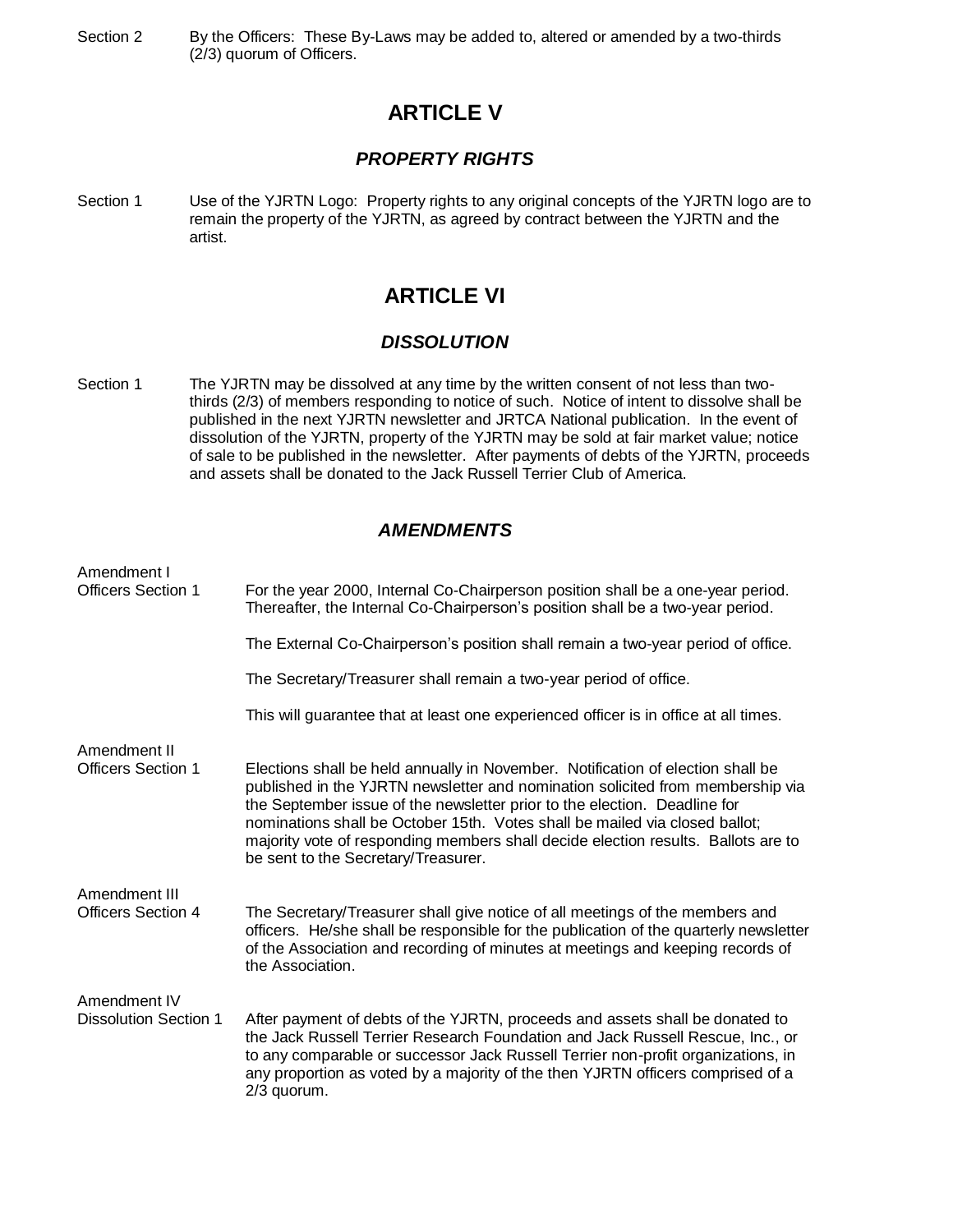| Amendment V<br><b>Officers Section 1</b>    | For purpose of conducting Club business that requires the Members' vote, a<br>quorum of 21 Members in good standing is needed.                                                                                                                                                                                                                                                                                                                                                                                                                                                                                                                                                                                                                                                                                                                                                                                                                                                                                                                                                                                                                                                                                                                                                                                                                                                                                    |
|---------------------------------------------|-------------------------------------------------------------------------------------------------------------------------------------------------------------------------------------------------------------------------------------------------------------------------------------------------------------------------------------------------------------------------------------------------------------------------------------------------------------------------------------------------------------------------------------------------------------------------------------------------------------------------------------------------------------------------------------------------------------------------------------------------------------------------------------------------------------------------------------------------------------------------------------------------------------------------------------------------------------------------------------------------------------------------------------------------------------------------------------------------------------------------------------------------------------------------------------------------------------------------------------------------------------------------------------------------------------------------------------------------------------------------------------------------------------------|
| Amendment VI<br><b>Officers Section 1</b>   | The officers of the Association shall be two Co-Chairpersons, Treasurer and<br>Secretary. All officers must be members in good standing of the Jack Russell<br>Terrier Club of America and the YJRTN. No one person shall hold more than one<br>office at any given time.                                                                                                                                                                                                                                                                                                                                                                                                                                                                                                                                                                                                                                                                                                                                                                                                                                                                                                                                                                                                                                                                                                                                         |
|                                             | The term of office for one Co-Chairperson and Treasurer shall end June 30, 2007<br>and each two years thereafter. The terms of office for the other<br>Co-Chairperson and Secretary shall end June 30, 2008 and each two years<br>thereafter.                                                                                                                                                                                                                                                                                                                                                                                                                                                                                                                                                                                                                                                                                                                                                                                                                                                                                                                                                                                                                                                                                                                                                                     |
|                                             | Elections shall be held annually at the Annual General Meeting ("AGM") of the<br>Association in or around March of each year for the officers whose term expires in<br>July of that calendar year. Notification of each election and nomination<br>solicitations shall be via the YJRTN newsletter or other suitable written<br>communications to current members by no later than 31 October of the year<br>preceding the election. Nominations may be made by any member for any of the<br>ending Officer positions, in writing, to the Secretary by no later than December 31<br>of the year preceding the election. Nominees must notify the Secretary of their<br>willingness to accept the position, if elected, for the office for which they have<br>been nominated. The names and other relevant information regarding the<br>Nominees qualifications for the respective Office shall be sent to members by no<br>later than February 28. Votes may be cast by voice at the AGM, or by Proxy sent<br>to the Secretary two weeks prior to the AGM. A simple majority of votes cast by<br>voice and by proxy shall decide election results. If a nominee or incumbent Officer<br>shall run unopposed, a vote will not be required for the nominee to take office.<br>For the purpose of conducting Club business, a quorum of Officers is needed,<br>which shall consist of a majority of seated officers. |
| Amendment VII<br><b>Officers Section 4</b>  | The Secretary shall give notice of all meetings of the members and officers.<br>He/she shall be responsible for the publication of the bi-monthly newsletter of the<br>Association and recording of minutes at meetings and keeping records of the<br>Association.                                                                                                                                                                                                                                                                                                                                                                                                                                                                                                                                                                                                                                                                                                                                                                                                                                                                                                                                                                                                                                                                                                                                                |
|                                             | The Treasurer shall collect all monies due to the Association, shall have the care<br>and custody of and be responsible for the funds of the Association, which he or<br>she shall deposit in the name of the Association such bank as the officers<br>designate. He or she shall keep proper books of accounts, showing the<br>disposition of all funds that may pass through his or her hands. There shall be<br>two signatories for Club checks, the Treasurer or one other designated Officer.<br>He or she shall make a full report in writing covering the financial condition of the<br>Club yearly in the YJRTN newsletter.                                                                                                                                                                                                                                                                                                                                                                                                                                                                                                                                                                                                                                                                                                                                                                               |
| Amendment VIII<br><b>Officers Section 8</b> | Succession: All newly elected Officers shall take office as of July 1 of the year of<br>their election. Each retiring Officer shall turn over to his or her successor in office,<br>as soon as is practical, but no later than one month after his or her retirement, all<br>properties and records relating to that office.                                                                                                                                                                                                                                                                                                                                                                                                                                                                                                                                                                                                                                                                                                                                                                                                                                                                                                                                                                                                                                                                                      |

*Amendments II and III added by Amy McCaslin, Secretary/Treasurer with consent from Co-chairs, Nancy Breakstone and Lisa Griffin on February 18, 2002.*